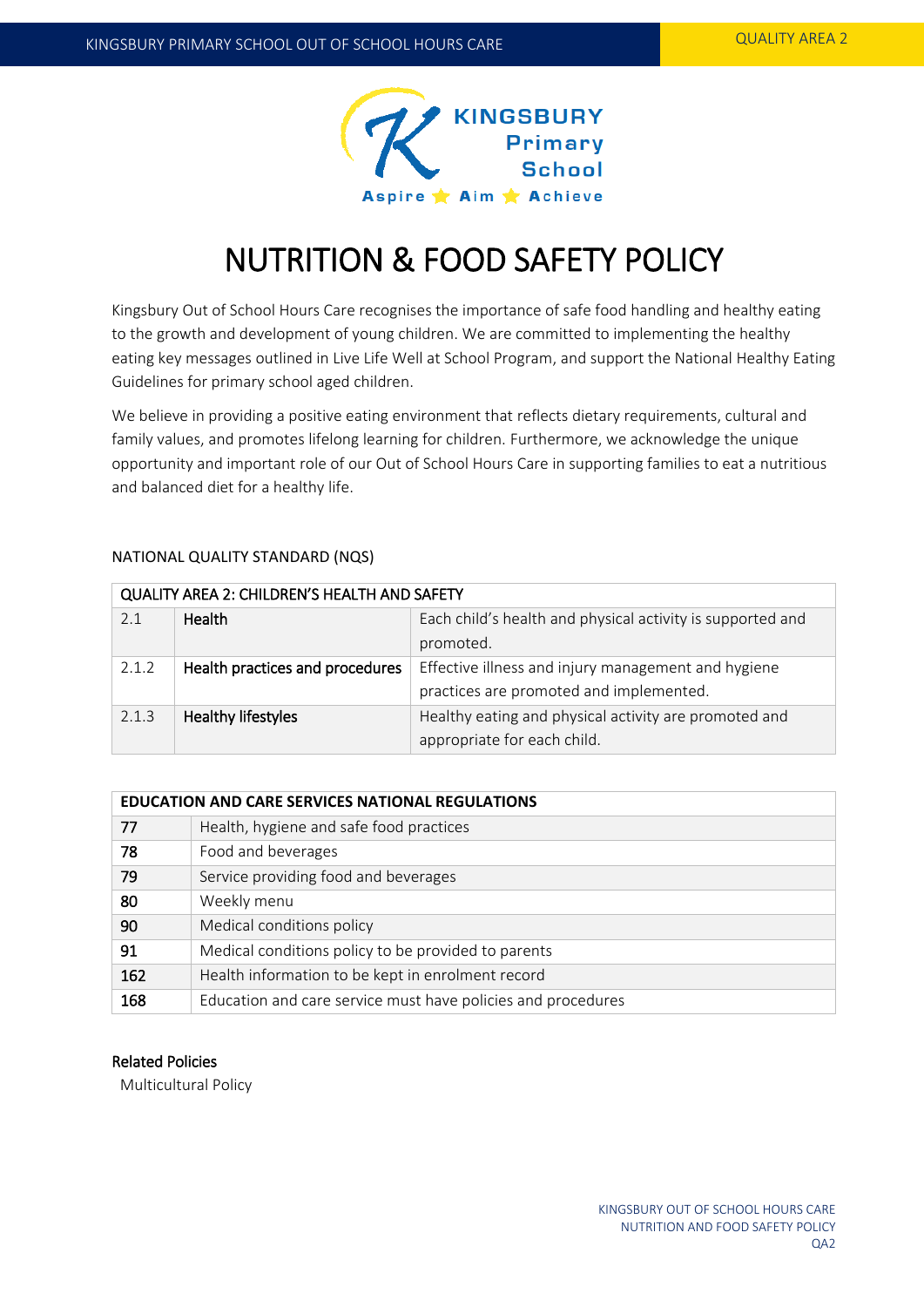#### **PURPOSE**

Out of School Hours Care services are required by legislation to ensure the provision of healthy foods and drinks that meet the requirements for children according to the *Australian Dietary Guidelines*. Healthy eating habits formed in the early years are shown to continue into adulthood, and can reduce the risk factors associated with chronic adult conditions such as obesity, type 2 diabetes and cardiovascular disease.

Our OSHC recognises the importance of healthy eating for the growth, development, and wellbeing of young children and is committed to promoting and supporting healthy food and drink choices for children in our care. We partner with families to provide education about nutrition and promote healthy eating habits for young children to positively influence their health and wellbeing.

Our service is also committed to ensuring consistently high standards of food preparation and storage.

# **SCOPE**

This policy applies to children, families, staff, visitors, and management of the OSHC Service.

#### IMPLEMENTATION

Our OSHC has a responsibility to help children to develop good food practices and approaches. Our mealtimes reflect a relaxed and pleasant environment where Educators engage in meaningful conversations with children. This assists in creating a positive and enjoyable eating environment where children have the opportunity to try new foods without pressure and learn about the positive impact nutritious food has on our health.

Food will be prepared in accordance with the Food Safety Program. The kitchen and food preparation areas will comply with Food Standards Australia.

#### NUTRITION

Our OSHC will:

- Provide children with a wide variety of healthy and nutritious foods for meals and snacks including fruit and vegetables, wholegrain cereal products, dairy products, lean meats, and alternatives.
- Plan and display the OSHC Service menu that is based on sound menu planning principles.
- Plan healthy snacks on the menu to complement what is served at mealtimes and ensure the snacks are substantial enough to meet the energy and nutrient needs of children.
- Vary the meals and snacks on the menu to keep children interested and to introduce children to a range of healthy food ideas.
- Provide information to families on the types of foods and drinks recommended for children and that are suitable for children's lunchboxes (particularly during Vacation Care).
- Help children to understand the healthy food pyramid and develop habits to lead a healthy and balanced lifestyle.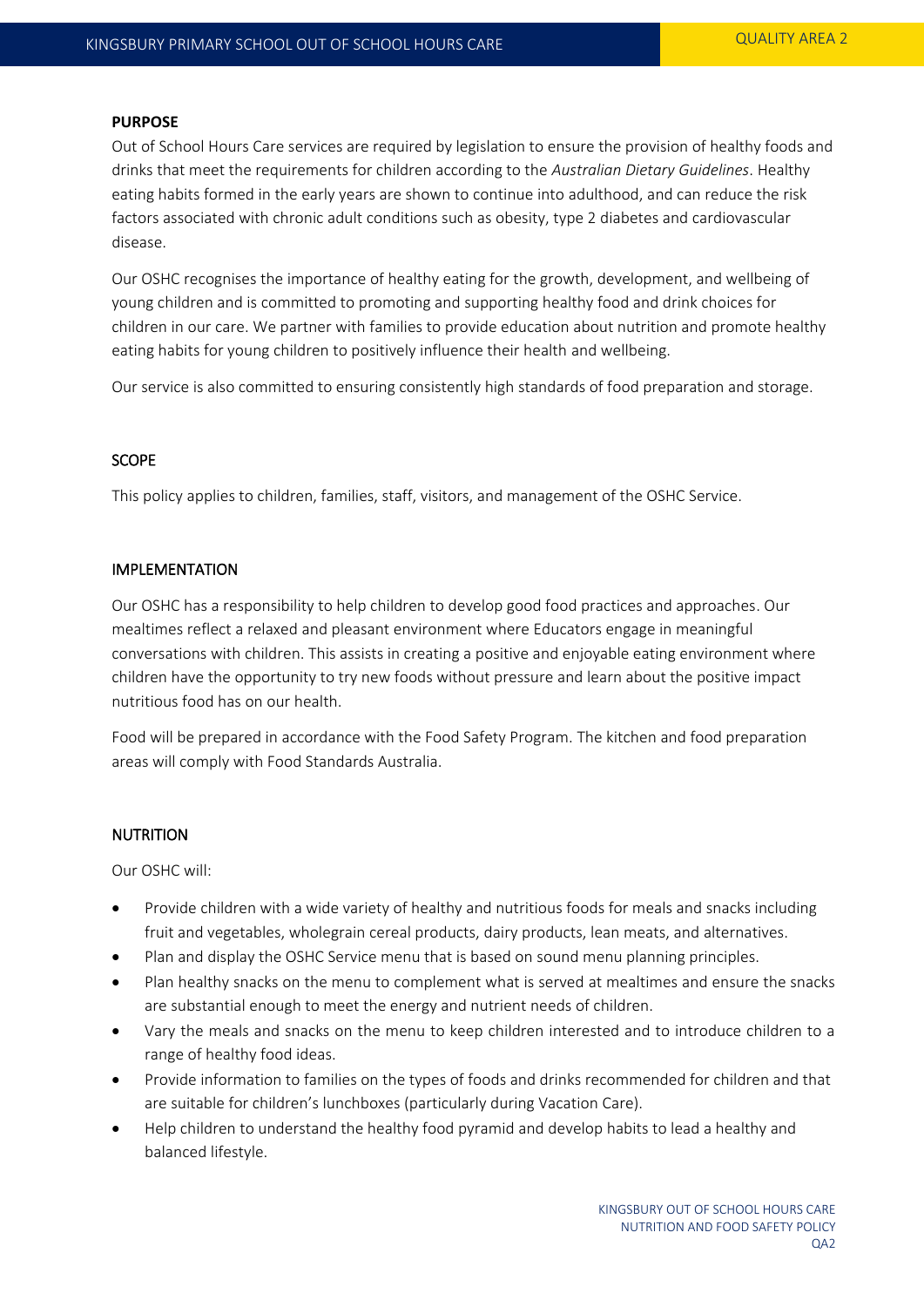# Management/Nominated Supervisor/Educators will:

- Ensure water is readily available for children to drink throughout the day in both the indoor and outdoor environment.
- Be aware of children with food allergies, food intolerances, and special diets and consult with families to develop individual management plans.
- Ensure all children remain seated while eating and drinking.
- **Ensure all children are always supervised children whilst eating and drinking.**
- Follow the guidelines for serving different types of food and the serving sizes in the Guidelines and may use the Australian Government "eat for health" calculator- [www.eatforhealth.gov.au](http://www.eatforhealth.gov.au/)
- Ensure an accurate weekly menu is displayed in an accessible and prominent area for parents to view.
- Ensure food is presently attractively.
- Establish healthy eating habits in the children by incorporating nutritional information into our program (including at meal times and in cooking activities).
- Talk to families about their child's food intake and voice any concerns about their child's eating.
- Encourage parents to the best of our ability to continue our healthy eating message in their homes.

# FOOD HYGIENE

Food poisoning is caused by bacteria, viruses, or other toxins being present in food and can cause extremely unpleasant symptoms such as diarrhoea, vomiting, stomach cramps, and fevers. Children, particularly those under five years of age, are considered a high-risk group as their immune systems are still developing and they produce less of the stomach acid required to kill harmful bacteria than older children or adults (Foodsafety.gov, 2019). Our OSHC will strictly adhere to food hygiene standards to prevent the risk of food poisoning.

# Buying and transporting food

Our OSHC will:

- Always check labels for the 'use by' and 'best before' dates.
- Never buy food items in damaged packaging or if unsure about its quality.
- Always check eggs: Never buy dirty or cracked eggs.
- Ensure fresh meat, chicken, or fish products cannot leak on to other food items (i.e. separate bags).
- Ensure chilled, frozen, and hot food items are kept out of the 'danger zone' (5 °C to 60 °C) on the trip back to the Service by:
	- o Not getting chilled frozen, or hot food items until the end of the shopping.
	- o Placing these items in an insulated shopping bag or cooler.
	- o Immediately unpacking and storing these items upon the return to the Service.

# Storing food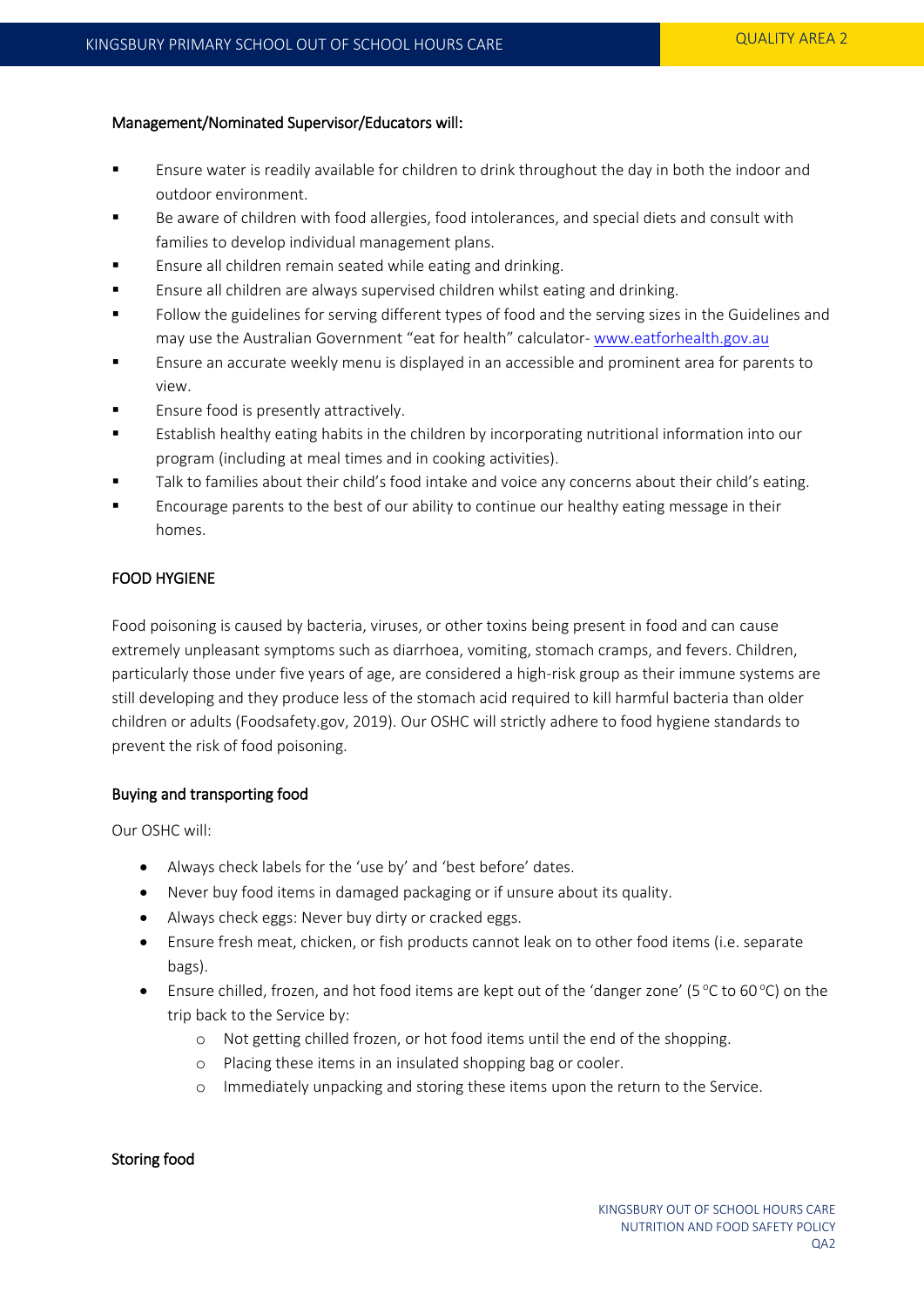Our OSHC will:

- Ensure fridge and freezer temperatures are checked daily and that the refrigerator is maintained at 5 °C or below and the freezer is maintained at -17 °C or below.
- Store raw foods (i.e. chicken) below cooked foods in the refrigerator to avoid cross contamination by foods dripping onto other foods.
- Ensure that all foods stored in the refrigerator are stored in strong food-safe containers with either a tight-fitting lid, or tightly applied plastic wrap or foil.
- Ensure that all foods not stored in their original packaging are labelled with:
	- o The name of the food,
	- o The 'use by' date,
	- o The date the food was opened,
	- o Details of any allergens present in the food as per packaging.
- Transfer the contents of opened cans into appropriate containers.
- Ensure all bottles and jars are refrigerated after opening.
- Place 'left-over' hot food in an appropriate sealed container in the refrigerator as soon as the steam has stopped rising. Food can be cooled quickly to this point by placing in smaller quantities in shallow containers, reducing the amount of time sitting in the 'danger zone'.
- Not reuse disposable containers (e.g. takeaway food containers).
- Store dry foods in labelled and sealed, air-tight containers if not in original packaging.
- Store dry foods in cupboards or on shelving no lower than 30cm from the floor.
- Use the FIFO (first in, first out) rule for all foods (dry, chilled, and frozen) to ensure rotation of stock so that older stock is used first.
- Store cleaning supplies separate to food items.

# Preparing and serving food

Our OSHC will:

- **Ensure that all cooked food is cooked through and reaches 75 °C.**
- Ensure that cooked food is served promptly, or will use a thermometer to ensure that hot food is maintained at above 60 °C until ready to serve.
- **•** Ensure that prepared cold food is stored in the refrigerator maintained at below  $5^{\circ}$ C until ready to serve.
- Discard any cooked food that has been left in the 'danger zone' for two or more hours. Do not reheat.
- Reheat cooked food (if required) to a temperature of 70 $\degree$ C (but only ever reheat once. Discard if the food is not eaten after being reheated).
- Keep cooked and ready-to-eat foods separate from raw foods.
- Wash fruit and vegetables thoroughly under clean running water before preparation.
- Ensure unused washed fruit or vegetables are thoroughly dry before returning to storage.
- Ensure food that has been dropped on the floor is immediately discarded.
- Thoroughly clean kitchen utensils and equipment between using with different foods and/or between different tasks.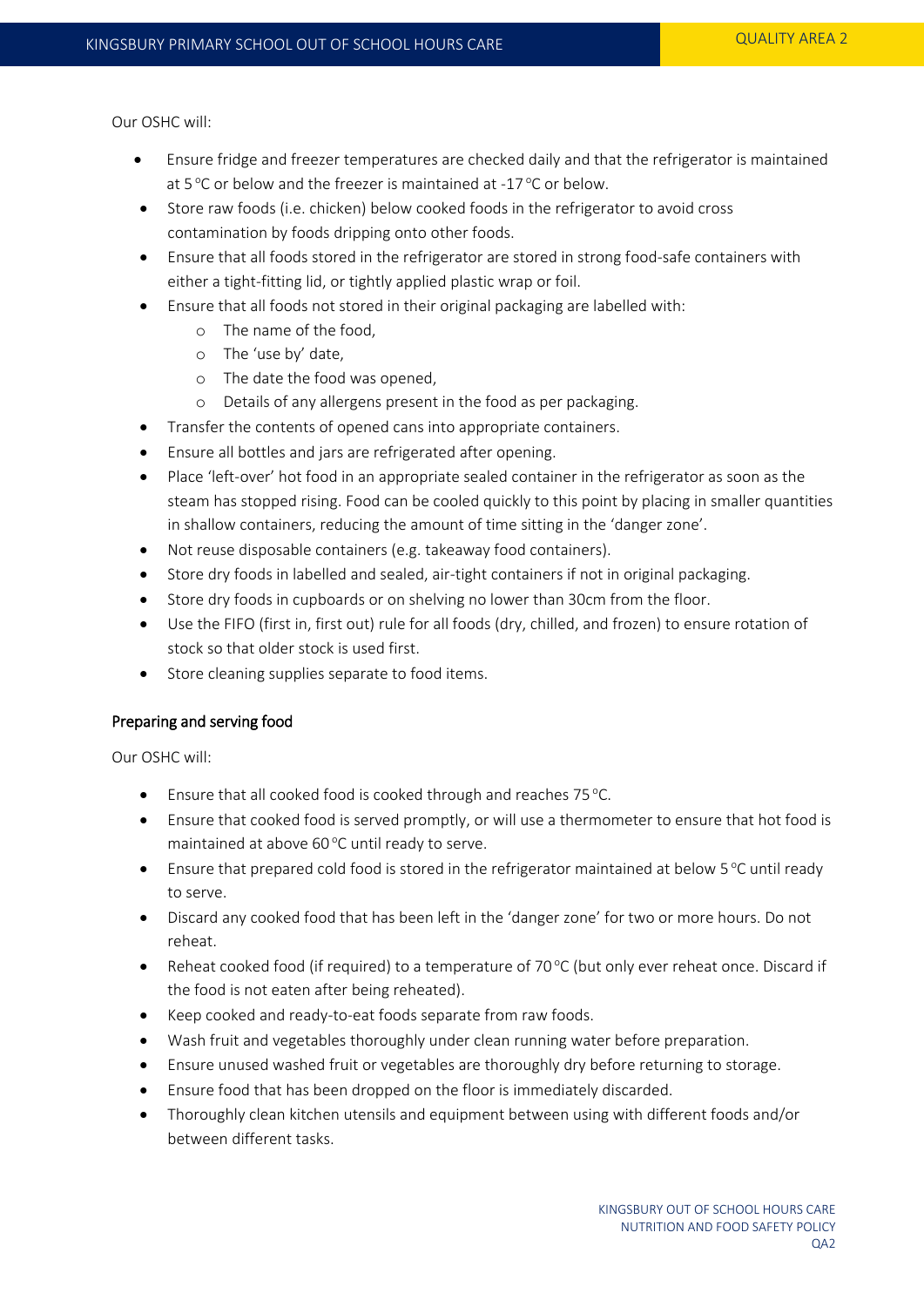- Avoid cross-contamination by ensuring that separate knives and utensils are used for different foods.
- Avoid cross-contamination by ensuring that colour-coded cutting boards are used:
	- o Blue: raw fish/seafood
	- o Green: fruit and vegetables
	- o Red: raw meat
	- o Brown: cooked meat
	- o Yellow: raw poultry
	- o White: bakery and dairy
- Ensure that gloves are changed between handling different foods or changing tasks.
- Ensure that staff preparing food for children with food allergies or intolerances are proficient at reading ingredient labels.
- Ensure that food allergies and intolerances are catered for by using separate easily identifiable cutting boards, utensils, and kitchen equipment (e.g. using a colour code, or food-safe permanent marker).
- Ensure that children with food allergies and/or intolerances are served their meals and snacks individually on an easily identifiable plate (e.g. different colour), and that food is securely covered with plastic wrap until received by the child to prevent possible cross-contamination.
- Ensure that unwell staff do not handle food.

# Cleaning

Our OSHC will:

- Ensure that food preparation areas and surfaces are cleaned both before, after, and during any food preparation.
- Ensure that all cooking and serving utensils are cleaned and sanitised before use.
- Ensure that all dishwashing sponges, brushes, and scourers are cleaned after each use and allowed to air dry or placed in the dishwasher.
- Replace sponges at least once every two weeks or earlier when required.
- Ensure the food storage area is clean, ventilated, dry, pest free, and not in direct sunlight.
- Ensure refrigerators and freezers are cleaned regularly and door seals checked and replaced if not in good repair.
- Prevent pest infestations by cleaning spills as quickly as possible and ensuring rubbish and food scraps are disposed of frequently.
- Ensure that floor mops are thoroughly cleaned and air dried after each use.
- Replace any cleaning equipment that shows signs of wear or permanent soiling.

#### Personal hygiene for food handlers

Our OSHC will ensure:

- Clean clothing is worn by food handlers. Clean aprons are provided when necessary.
- Long hair is tied back or covered with a net.
- Hand and wrist jewellery is not worn while preparing food (e.g. rings and bracelets).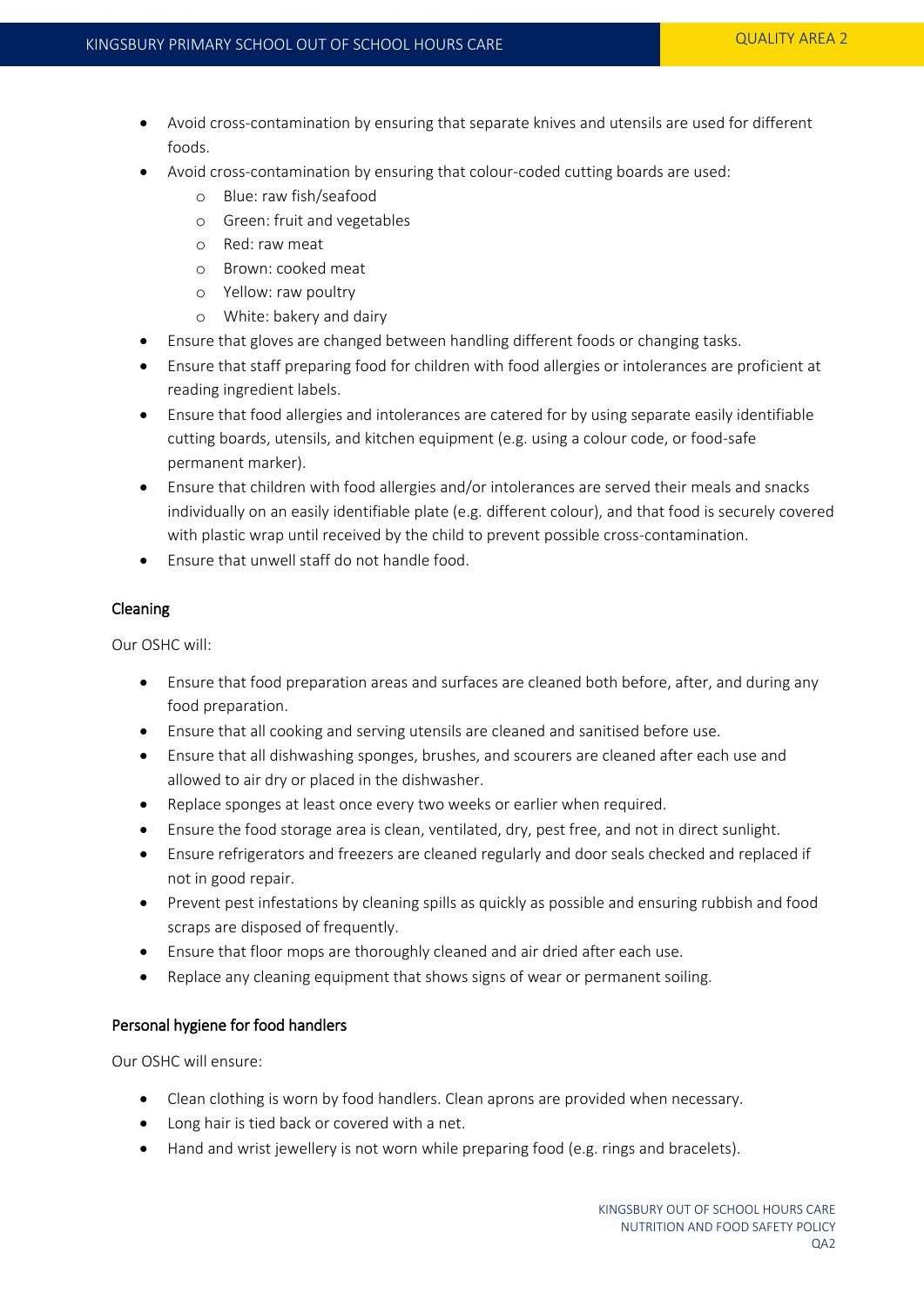- Nails are kept short and clean and no nail polish is worn (as it can chip into food and hide dirt under the nails).
- Strict hand-washing hygiene is adhered to, including washing hands each time they return to the kitchen before continuing with food preparation duties.
- Wounds or cuts are covered with a brightly coloured, waterproof dressing and gloves will be worn over any dressings.
- Staff who are not well will not prepare or handle food.

# All staff handling food will:

- Ensure gloves or food tongs are used by all staff handling 'ready to eat' foods.
- Ensure children and staff wash and dry their hands (using soap, running water, and single use disposable towels or individual hand towels) before handling food or eating meals and snacks.
- Ensure food is stored and served at safe temperatures (below  $5^{\circ}$ C or above 60 $^{\circ}$ C), with consideration to the safe eating temperature requirements of children.
- Ensure separate cutting boards are used for raw meat and chicken, fruit and vegetables, and utensils and hands are washed before touching other foods.
- Discourage children from handling other children's food and utensils.
- Ensure food-handling staff members attend relevant training courses and pass relevant information on to the rest of the staff.

# Creating a positive learning environment

Our OSHC will:

- Ensure that educators sit with the children at meal and snack times to role-model healthy food and drink choices and actively engage children in conversations about the food and drink provided.
- Choose water as a preferred drink.
- Endeavour to recognise, nurture and celebrate the dietary differences of children from culturally and linguistically diverse backgrounds.
- Create a relaxed atmosphere at mealtimes where children have enough time to eat and enjoy their food as well as enjoying the social interactions with educators and other children.
- Encourage children to assist in clearing the table and serving their own food and drink, providing opportunities for them to develop independence and self-esteem.
- Respect each child's appetite. If a child is not hungry or is satisfied, do not insist he/she eats.
- Be patient with messy or slow eaters.
- **Encourage children to try different foods but do not force them to eat.**
- Do not use food as a reward or withhold food from children for disciplinary purposes.

# OSHC Service Program

Our OSHC will:

 Foster awareness and understanding of healthy food and drink choices through including in the children's program a range of learning experiences encouraging children's healthy eating.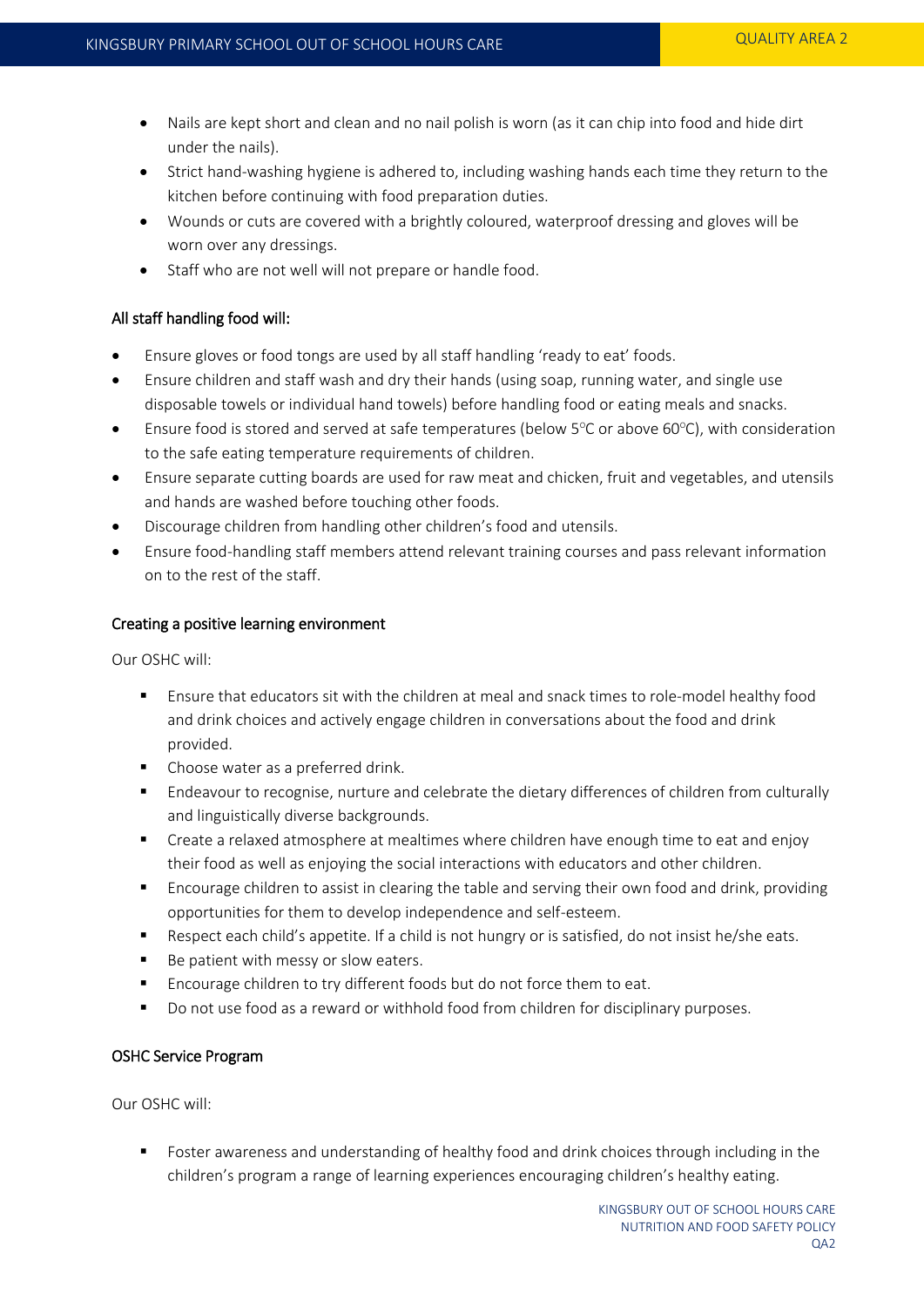- Encourage children to participate in a variety of 'hands-on' food preparation experiences.
- **Provide opportunities for children to engage in discovery learning and discussion about healthy** food and drink choices.
- Embed the importance of healthy eating and physical activity in everyday activities and experiences.

#### Cooking with children

 Cooking experiences are regularly carried out with the children as a part of the program. On these occasions participating Educators will be vigilant to ensure that the experience remains safe, and relevant food hygiene practices are adhered to.

#### Communicating with families

Our OSHC Service will:

- **Provide opportunities for families to contribute to the review and development of the policy.**
- Request that details of any food allergies or intolerances or specific dietary requirements be provided to the OSHC Service and work in partnership with families to develop an appropriate response so that children's individual dietary needs are met.
- Communicate regularly with families about food and nutrition related experiences within the OSHC Service and provide up to date information to assist families to provide healthy food choices at home.

#### Source

Australian Children's Education & Care Quality Authority. (2014). *Food Act 2003 Food Regulation 2015* Foodsafety.gov. (2019): [https://www.foodsafety.gov](https://www.foodsafety.gov/) Food Safety Standards (Australia only). (2015): <http://www.foodstandards.gov.au/industry/safetystandards/Pages/default.aspx> *Food Standards Australia and New Zealand Act 1991* Food Standards Australia New Zealand. (2016). Safe Food Australia – A guide to the food safety standard (3<sup>rd</sup> Ed.): <http://www.foodstandards.gov.au/publications/Pages/safefoodaustralia3rd16.aspx> Guide to the Education and Care Services National Law and the Education and Care Services National Regulations. (2017). Guide to the National Quality Standard. (2017). My Time, Our Place: Framework for School Age Care in Australia (2011). National Health and Medical Research Council. Australian Dietary Guidelines 2013): <https://www.nhmrc.gov.au/about-us/publications/australian-dietary-guidelines> National Health and Medical Research Council. Eat for health:<https://www.eatforhealth.gov.au/> Revised National Quality Standard. (2018).